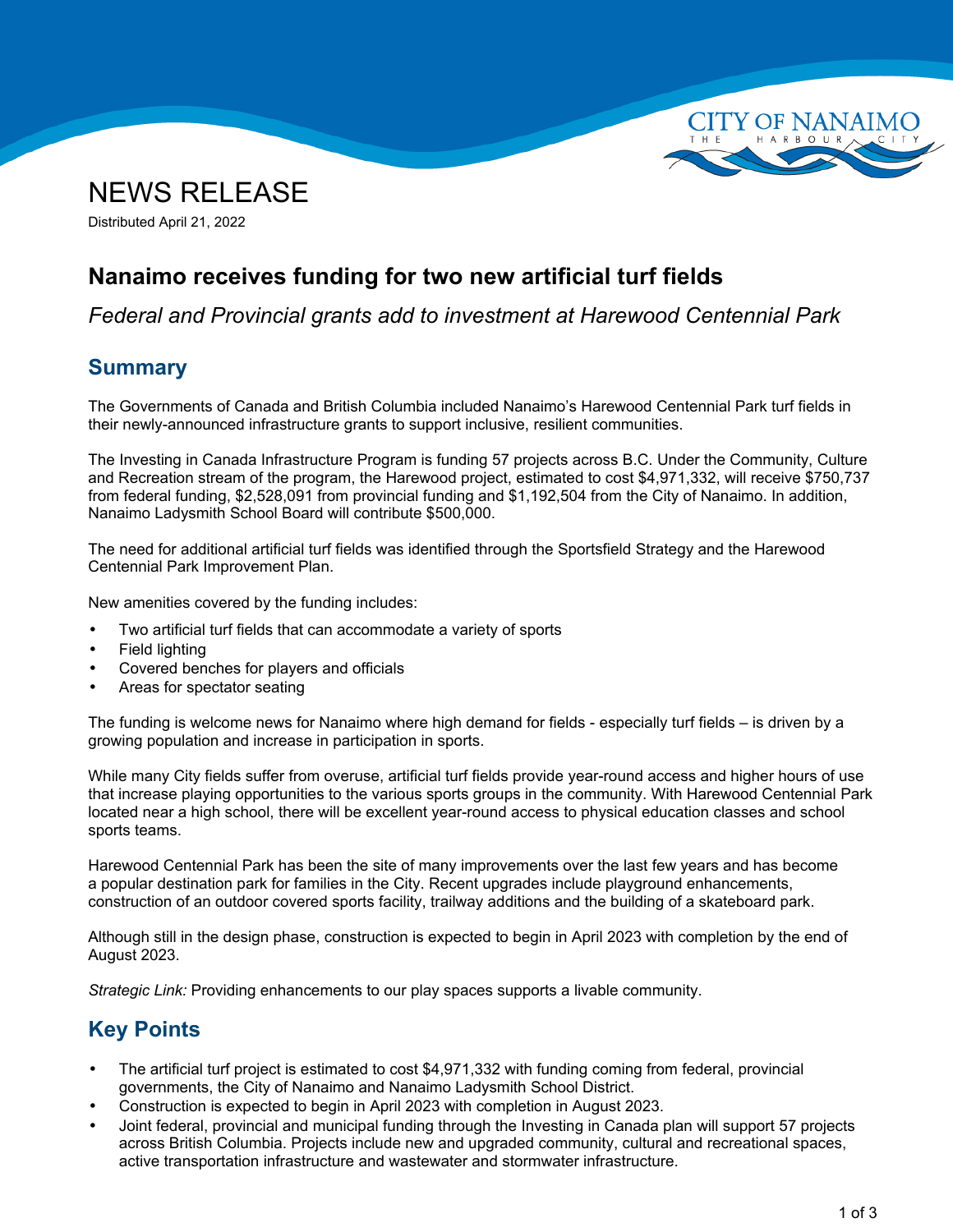### **Quotes**

"Investment into the Harewood Centennial Park over the last few years had turned it into <sup>a</sup> destination for all members of our community. The addition of two artificial turf fields will further enhance this park while addressing the need for additional sports fields in Nanaimo.

The City is grateful to Snuneymuxw First Nation for their support of this project, to the federal and provincial governments for awarding the grant and to Nanaimo Ladysmith School District for their contribution. This project will benefit many citizens for years to come."

> Leonard Krog Mayor City of Nanaimo

"Snuneymuxw First Nation is very pleased to see the City get funding to create turf fields at Harewood Centennial Park. Snuneymuxw has <sup>a</sup> long history of participating in <sup>a</sup> wide variety of sports and <sup>a</sup> proud legacy of developing several well-known athletes.

This project will establish more high quality recreation infrastructure that will not only increase youth participation in sports, but it will also be <sup>a</sup> major asset for strengthening joint participation and planning for community events and well-being activities for our shared community."

> Michael Wyse Chief Snuneymuxw First Nation

"The improvements we have seen so far at Harewood Centennial Park have already provided great benefit to our families. With the addition of two artificial turf fields, lights and spectator seating, our student athletes will now be able to play in <sup>a</sup> professional setting that is safe and complementary to our West Coast weather. The Board of Education thanks Snuneymuxw First Nation and all three levels of government for their commitment to this project and recognizing <sup>a</sup> need for <sup>a</sup> first-class sports field in the Harewood community."

> Charlene McKay Chair Nanaimo Ladysmith Public Schools

"I am glad we are contributing over \$2.5 million to the City of Nanaimo for these new turf fields and other upgrades. This is huge for our local sports organizations who practice and play games at Harewood, and will build on other improvements in recent years, including the new skatepark. When we work in partnership, we can make <sup>a</sup> huge difference for communities, and I am grateful for the efforts and contribution of our federal, municipal and school district partners."

> Doug Routley MLA Nanaimo-North Cowichan

-30-